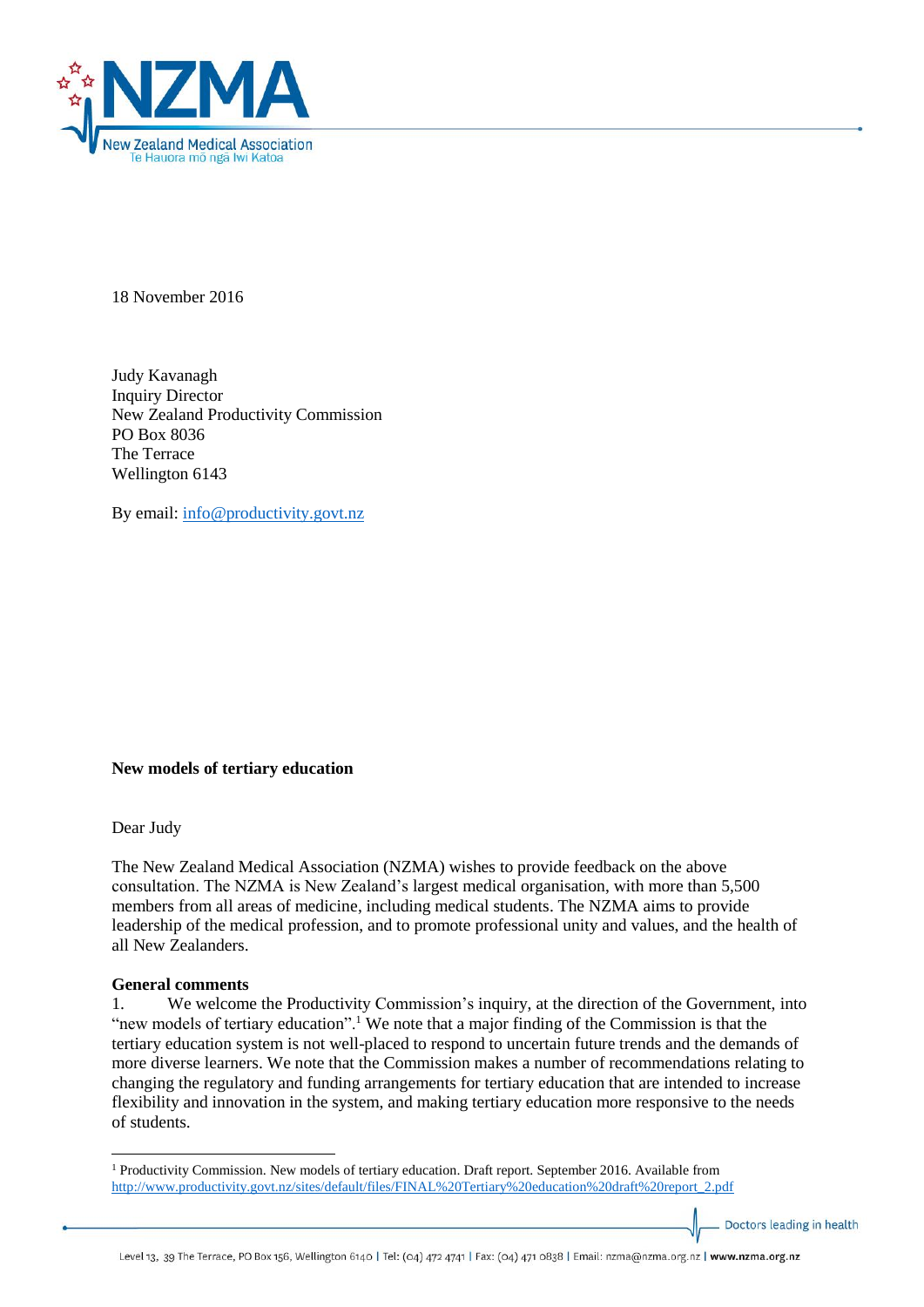2. The NZMA believes that education, at all levels, should be highly valued as an investment in the future of New Zealand. Education is also a major social determinant of health.<sup>2</sup> The Productivity Commission's draft report alludes to major inequities in educational outcomes. We are supportive of measures to improve equity in both access to and outcomes from all levels of education—early childhood, primary, secondary and tertiary. We consider that any review of education, including tertiary education, needs to occur in the context of the entire education continuum, starting from early childhood. Indeed, investing in early childhood education provides the greatest return on investment.<sup>3</sup> Our responses to the Commission's specific recommendations are largely guided by whether or not they are likely to improve or worsen inequities.

3. It is important to avoid further entrenching a narrow transactional view of tertiary education that has gained in prominence over recent decades. This view leads to prioritising those courses and qualifications most likely to provide a personal financial return (eg, commerce, professional degrees such as medicine) while at the same time undermining disciplines more geared to building a student's capacity for critical and independent thought (eg, the humanities). Education not only empowers people to earn a living but—when functioning well—can also equip people to better understand the social and political landscape in which they live. It has enormous power to help promote tolerance and understanding. While the inherent value of a particular tertiary course is difficult to define and may be open to debate, it is important to acknowledge the intangible benefits that accrue from studying subjects like philosophy, anthropology and the classics.

4. We acknowledge that there is a cost to education, though we recommend that this cost be framed as an investment. The challenge with funding tertiary education is to find a set of policy instruments that achieves a balance between professional courses and the humanities. We suggest that the Commission consider adopting the concept of 'proportionate universalism'<sup>4</sup> in education, whereby subsidisation of tertiary education is proportionate to need, within a universally funded system. We also recommend that the value of tertiary education be broadened beyond its ability to provide individuals with an income and the skills to contribute to economic growth, to include its potential to better equip people to critically evaluate political, social and economic issues.

5. While we are generally supportive of greater flexibility and innovation in the tertiary education system, as well as greater responsiveness to the needs of students, we believe that our primarily tax-payer funded tertiary education system should also broadly meet the needs of New Zealand. For example, with respect to the medical profession, there are complex issues relating to the size, distribution and representativeness of the medical workforce. We believe that the government must retain a central role in regulating the numbers of medical students that are trained.

# **Specific responses**

1

# *Changing funding so that students have control over their own budget*

6. We have serious concerns with the concept of a Student Education Allowance as articulated in the report. We note that the concept entails redistributing government spending on tertiary education **away** from providers and directly **to** residents when they become 16 years, with the view that young people could then have greater choice over where, when and how they studied. It is our view that this concept could make young students a very attractive target for unscrupulous education providers driven primarily by the profit motive—particularly if there is a shift to self-accreditation. The tertiary education sector is not a successful free market model; it is unlikely that prospective tertiary students will be able to act as rational consumers with respect to their choices in this area. The proposed concept for a Student Education Allowance appears to disregard concerns raised earlier in

[https://www.nzma.org.nz/\\_\\_data/assets/pdf\\_file/0016/1456/Health-equity-2011.pdf](https://www.nzma.org.nz/__data/assets/pdf_file/0016/1456/Health-equity-2011.pdf)

<sup>2</sup> NZMA Position Statement. Heath Equity. 2011. Available from

<sup>3</sup> <http://heckmanequation.org/content/resource/invest-early-childhood-development-reduce-deficits-strengthen-economy> <sup>4</sup> NZMA Position Statement. Heath Equity. 2011. Available from

[https://www.nzma.org.nz/\\_\\_data/assets/pdf\\_file/0016/1456/Health-equity-2011.pdf](https://www.nzma.org.nz/__data/assets/pdf_file/0016/1456/Health-equity-2011.pdf)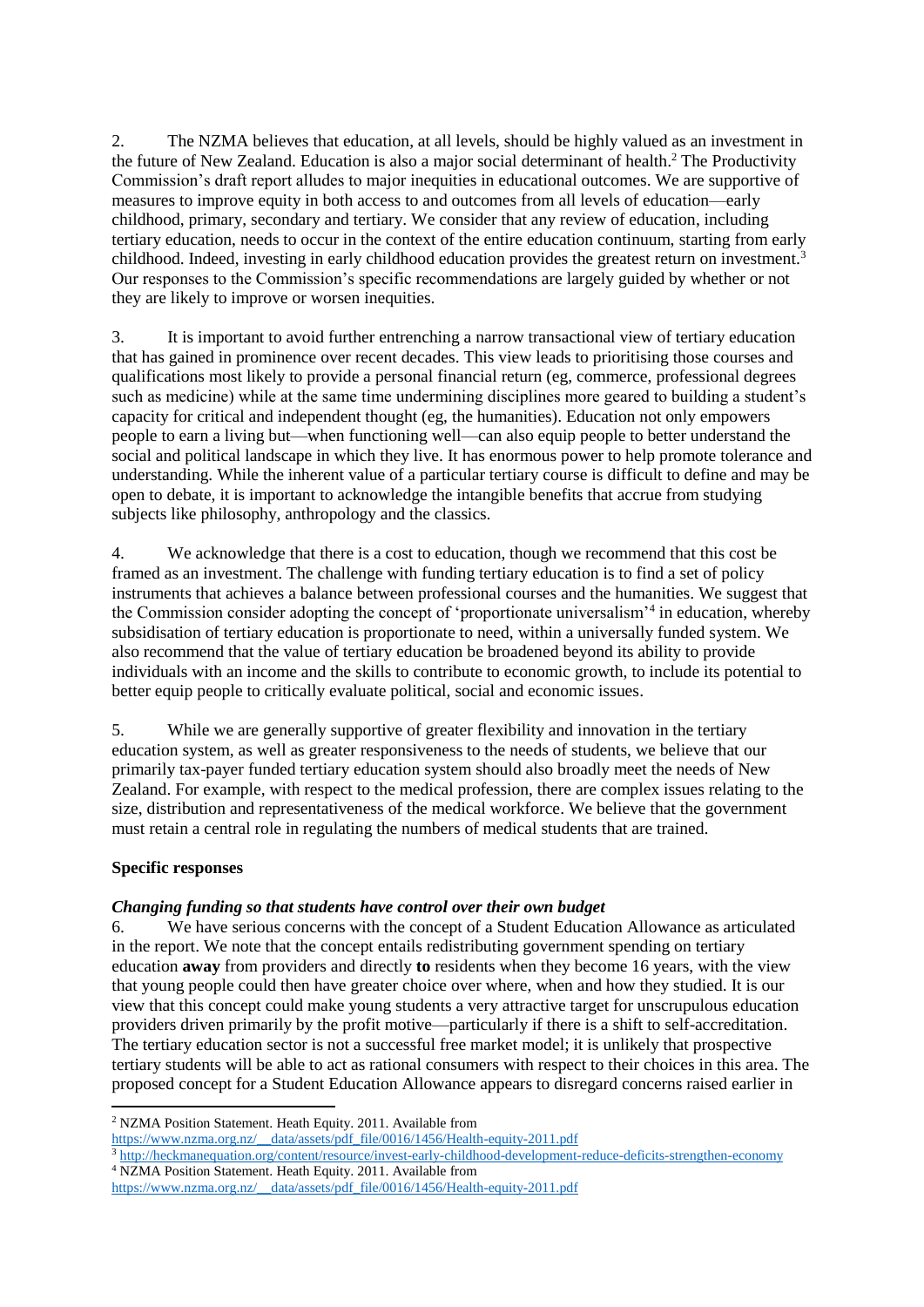the report about how poorly students are prepared to make decisions about their future education. We are also concerned that a Student Education Allowance given at the age of 16 years would incentivise cheaper courses, shorter courses and early study.

### *Charging interest on student loans*

7. We note the Commission is recommending that the Government charge interest on future student loans at a rate that covers the cost of the student loan scheme, on the grounds that the money could 'provide flexibility necessary to expand access to tertiary education'. Although there is some divergence of opinion (with some support for charging interest on student loans once earning fully), the NZMA is broadly opposed to the recommendation to charge interest on student loans. This opposition is primarily based on concerns relating to equity. It is our view that charging interest on student loans may have various negative consequences, particularly for the medical workforce.

8. There is international consensus that the medical workforce should be representative of the society it serves.<sup>5</sup> It is particularly important to ensure that the medical workforce has good representation from groups that experience disparities in health outcomes. The universities of Otago and Auckland have adopted measures to help support Māori, Pacific and rural medical students. These students are more likely to come from lower socioeconomic backgrounds and/or from communities that are underserviced. Adding interest to student loans will increase the cost of an already expensive degree, and disproportionately affect these students. They are likely to perceive interest on student loans as an additional barrier to the study of medicine. It is a matter of serious concern if the proposed measure acts as a disincentive for encouraging doctors to work in lower-earning communities where there is the greatest health need. It could reduce the diversity of medical graduates and, therefore, the effectiveness of the medical workforce. Furthermore, higher levels of debt are correlated with students planning to leave New Zealand and work overseas.<sup>6</sup>

9. We are not convinced by the rationale being used to support the argument to reintroduce interest on student loans, namely, that it represents a subsidy for tertiary education and is inequitable. Interest-free student loans are just one component of subsidies for tertiary education, albeit one that is applied post-hoc as opposed to pre-hoc. Interest-free student loans have essentially the same impact as subsidising course costs, which the government already does to a very large extent. To increase transparency about prices, costs and who is paying, we support recommendation R12.32: *"Every student should receive an invoice from their provider for government-subsidised education. This should explicitly show the full price of education, and the Government's contribution alongside the fee payable"*. We believe that to make tertiary education spending more equitable, rather than reintroduce interest on student loans, the government should invest more in early childhood education, primary schooling and secondary schooling, as well as in initiatives to increase participation in tertiary education by those groups traditionally underrepresented in higher education. It should also consider ways to expedite loan repayments (see paragraph 11).

10. A further argument against reintroducing interest on student loans relates to the flow-on effects for the person, their family, community and the economy. For people earning poorly and unable to pay off the principal (or only able to pay off small amounts), compounding interest will have a significant impact, compared to an interest-free loan. This could be particularly significant for young people, women and those wanting to start families. A student loan is assessed by lenders when evaluating net worth and debt-to-equity ratio when looking to borrow for a house. Housing (also a key determinant of health) and housing affordability are already major issues in New Zealand. Having a single, stable abode has a social benefit by allowing people to settle down and become integrated into their communities. Taking longer to pay off student loans means less time to save for a deposit on a

<sup>1</sup> <sup>5</sup> Crampton P, Weaver N, Howard A. Holding a mirror to society? The sociodemographic characteristics of the University of Otago's health professional students. N Z Med J. 2012 Sep 7;125(1361):12-28. Available from [https://www.nzma.org.nz/\\_\\_data/assets/pdf\\_file/0006/36357/crampton.pdf](https://www.nzma.org.nz/__data/assets/pdf_file/0006/36357/crampton.pdf)

 $6$  Perry WR, Wilkinson TJ. Taking the pulse: medical student workforce intentions and the impact of debt. N Z Med J. 2010 Jul 16;123(1318):15-23. Available fro[m https://www.nzma.org.nz/\\_\\_data/assets/pdf\\_file/0003/37236/perry.pdf](https://www.nzma.org.nz/__data/assets/pdf_file/0003/37236/perry.pdf)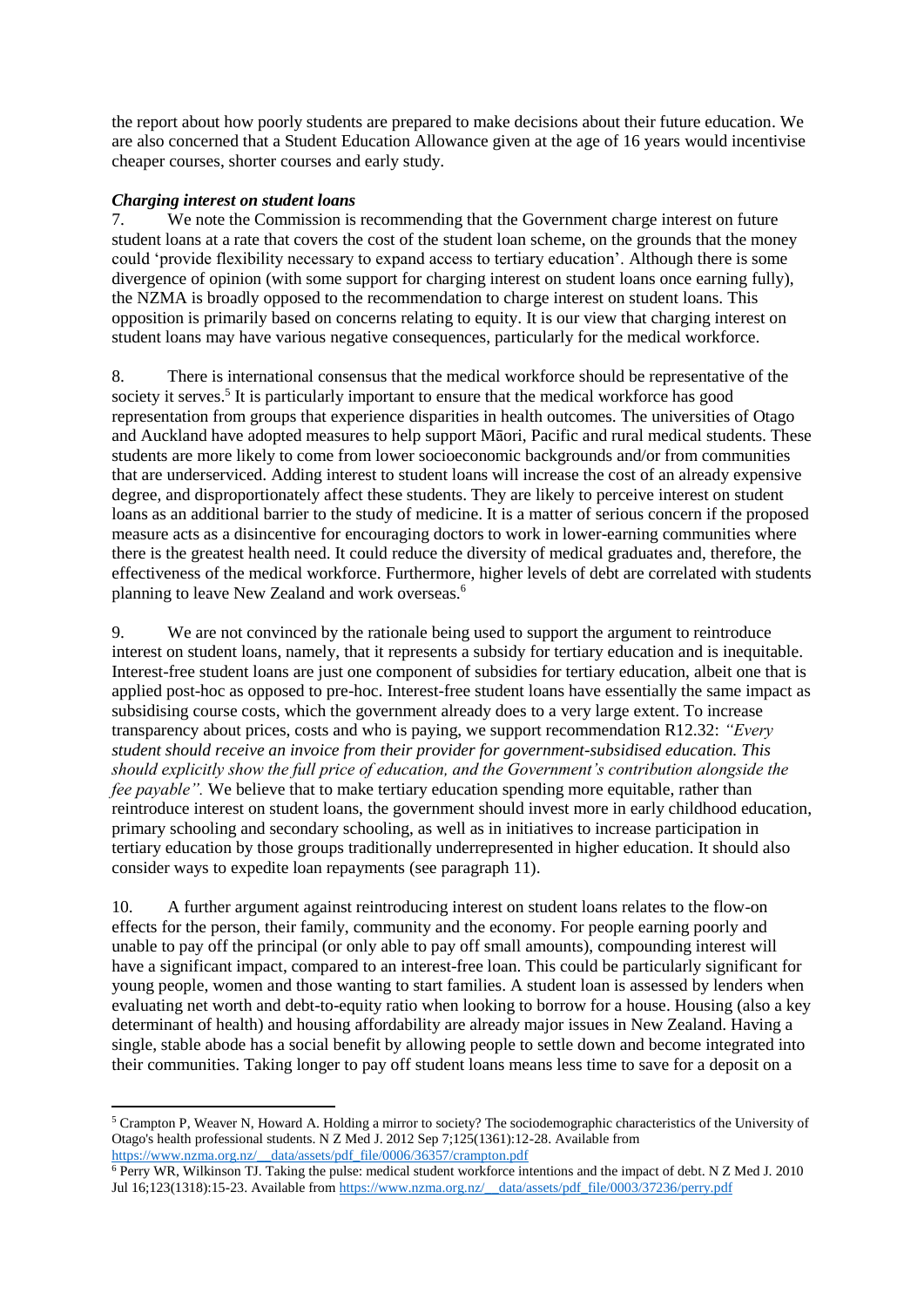house and less time to eventually save for retirement. We believe that these longer-term consequences of student loans need to be given much greater consideration.<sup>7</sup>

11. We are concerned that the recommendation to reintroduce interest on student loans is not based on a broad, robust analysis that takes into account the effects of charging interest or examines other ways to deal with the costs of interest incurred. We recommend the Commission undertake a comprehensive analysis of measures to reduce the fiscal burden to the government of providing interest-free student loans. This analysis should include strategies to incentivise loan repayments. Faster repayments would bring down the loan principal sooner, reduce the overall interest accrued by the government, and therefore minimise the debt having to be written-off, not to mention mitigate the effects of inflation over time. We understand that a previous scheme to incentivise loan repayments offered a 10% bonus for lump sum repayments but was stopped in 2013 because some people were gaming the system. It would be of interest to learn more details about this scheme, including a costbenefit breakdown, to ascertain whether there could be merits in its reintroduction, with modifications.

#### *Allowing institutions to self-accredit*

12. We have major reservations about the recommendation to give self-accrediting status to providers. With self-accreditation, the potential for low-quality teaching to persist over a long duration places students at risk. Furthermore, self-accreditation of tertiary providers could be open to exploitation and result in a proliferation of courses of dubious value or with poor educational standards in order to obtain public funding. If there is any move towards self-accreditation, this should be tightly restricted to being a privilege that is difficult to obtain. It should always entail a robust and transparent process.

### *International providers*

13. We have concerns with recommendations to reduce the barriers for international providers to enter the tertiary education sector in New Zealand. We contend that it is important to recognise and value local New Zealand-based academics, particularly as they pay taxes in New Zealand. While international providers may provide jobs for New Zealanders, it is likely that their profits (including government subsidies for the courses they provide) will end up going overseas. New Zealand universities are already ranked in the top 3% in the world and other tertiary training providers are generally well regarded internationally. We do not see the need to spend money on overseas providers that could otherwise be spent on New Zealand institutions owned by New Zealanders. Rather than encourage international providers, it is preferable to invest further in New Zealand institutions, and to facilitate bringing world-class people to teach and research here. With respect to online programmes provided by overseas-based providers, these may be good for individual students but they do little for the local economy.

# *Unbundling research and teaching*

 $\overline{a}$ 

14. We are cautiously opposed to the proposed relaxation of legislative requirements to bundle teaching and research, though our view on this is not unanimous. We note that research has a number of benefits for teaching, 8 including those that accrue when students have the opportunity to be taught by active researchers, and to engage in research as part of their education. An effective teacher requires both a deep, discipline-based knowledge, and experience of how that knowledge is created;

<sup>7</sup> Further useful discussion on student loans and debt can be found at the following sites: [http://www.cnbc.com/2015/12/08/the-long-term-consequences-of-student-loans.html;](http://www.cnbc.com/2015/12/08/the-long-term-consequences-of-student-loans.html) [http://voxeu.org/article/student](http://voxeu.org/article/student-loans-and-college-quality-effects-borrowers-and-economy)[loans-and-college-quality-effects-borrowers-and-economy;](http://voxeu.org/article/student-loans-and-college-quality-effects-borrowers-and-economy) 

[https://www.whitehouse.gov/sites/default/files/page/files/20160718\\_cea\\_student\\_debt.pdf](https://www.whitehouse.gov/sites/default/files/page/files/20160718_cea_student_debt.pdf)

<sup>8</sup> Cabral AP, Huet I. Research ın Hıgher Educatıon: the role of teachıng and student learnıng. Procedia - Social and Behavioral Sciences 29 (2011) 91 – 97. Available from

[http://www.sciencedirect.com/science/article/pii/S1877042811026723;](http://www.sciencedirect.com/science/article/pii/S1877042811026723) Teaching and Learning in a Research-led University. Commentary On Issues of Higher Education and Research. March 2010 | Issue 5. The University of Auckland. Available from [https://cdn.auckland.ac.nz/assets/central/about/the-university/commentary/documents/commentary](https://cdn.auckland.ac.nz/assets/central/about/the-university/commentary/documents/commentary-issue5.pdf)[issue5.pdf](https://cdn.auckland.ac.nz/assets/central/about/the-university/commentary/documents/commentary-issue5.pdf)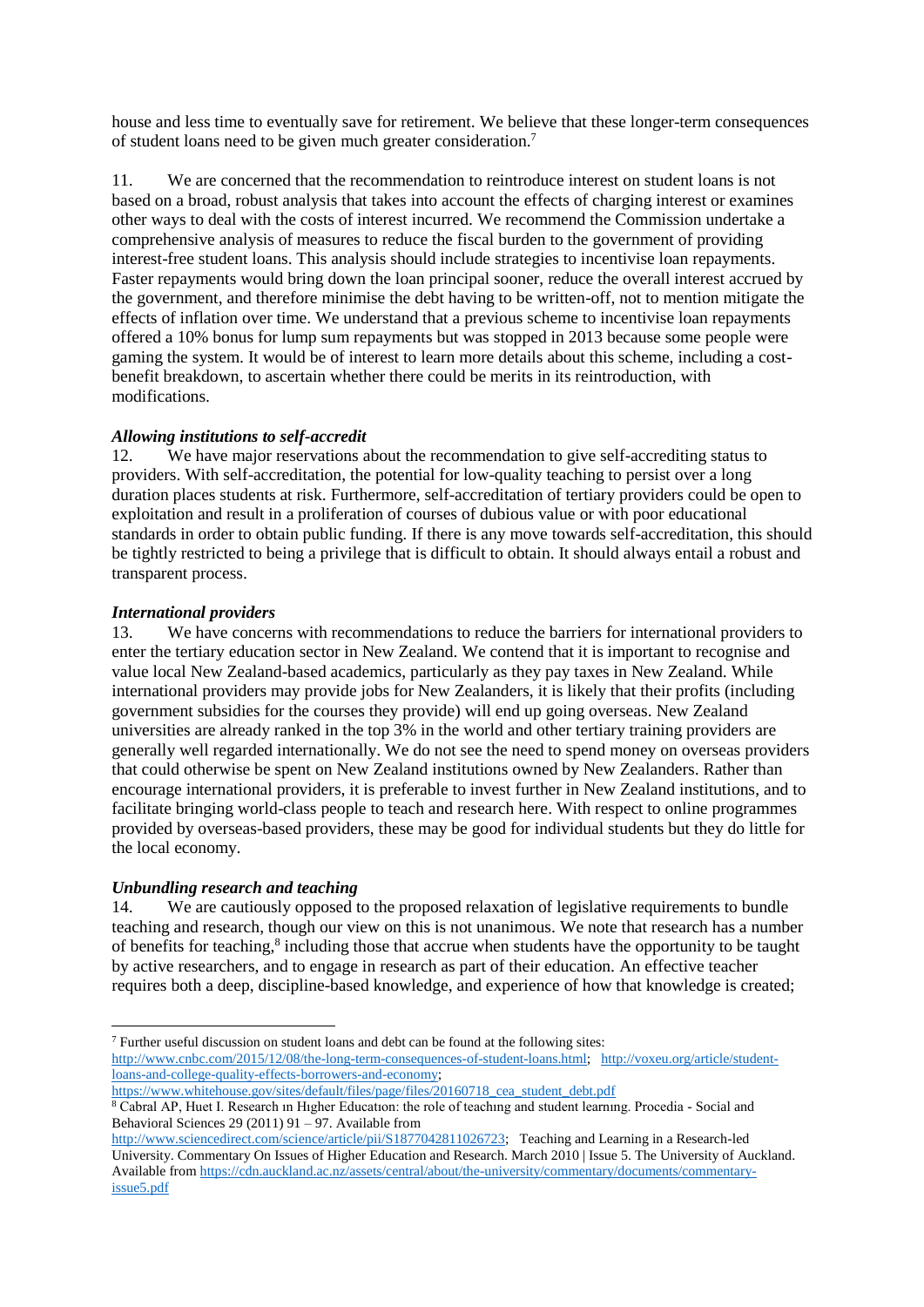both of these requirements come from being an active researcher. At advanced levels of teaching, research is the main way in which a professional can keep current with developments in a field. We are also aware of concerns that evidence to support the Commission's rejection of the interdependence of research and teaching is somewhat lacking in substance. Furthermore, there are doubts over the Commission's conclusion that, if the legislative requirement is relaxed, students will continue to value and seek out degrees where teaching and research are bundled. Finally, we note that the Commission's report does not recognise the wider benefits of research to society, for example, by supporting a culture of innovation.

15. On the other hand, however, we acknowledge concerns that the existing legislative requirement to bundle teaching and research disadvantages medical schools. Many clinical lecturers are too busy with clinical work and teaching to engage in the Performance Based Research Funding (PBRF) process, which is heavily oriented towards rewarding research. There is a financial disincentive to hire clinical lecturers who might have a particular focus on teaching only (as opposed to research) as these lecturers do not 'count' in the PBRF. In addition, PBRF leads to various types of 'gaming'—as well as junk research—to boost a university's PBRF score. Undergraduate students, in general, are also disadvantaged as a result of research being better remunerated than teaching under the PBRF process. If a university has to choose between a strong teacher and a strong researcher, they are more likely to choose the latter because of the incentives of the PBRF process. We note that this issue is clearly identified by the Commission in Finding 6.1: *"Universities have significant incentives to invest in research to maximise their PBRF revenue, and they are responding to these. Universities have no similarly strong external incentives to invest in teaching".*

16. We suggest that the Commission evaluate alternative ways to address the problems identified relating to the financial disincentives with the PBRF process so that these can be implemented, while retaining the existing legislative requirement to bundle research and teaching. We also seek clarification on what the Commission's proposal would mean in terms of research funding for universities, given that there is a clear value in research-led teaching where this is appropriate and beneficial for learning. Specifically, is there a risk that funding provided as part of PBRF may disappear with the proposed legislative change? Would universities have to seek research funding from other contestable funds in competition with other research organisations?

#### *Student preparation and mobility*

17. We believe that University Entrance should remain as a standard for entrance into tertiarylevel study, though it may need some modification. We strongly support the retention of objective assessments for suitability for tertiary study via written and oral examinations. While abolishing University Entrance may facilitate an increase in university placements among those currently less likely to attend university, such students may be less likely to complete their degrees, as they would be inadequately equipped to do so from their prior education. They could, therefore, end up borrowing money for a degree they were never equipped to be able to complete. Financial burdens combined with academic failure can have major adverse impacts on a young person's sense of self-worth at a time in their lives where they are already vulnerable.

18. New Zealand is currently experiencing a shortage of young people in the trades, as seen by the record numbers of skilled migrant workers needed in the construction sector, particularly in Christchurch and Auckland. Removing University Entrance could also result in fewer secondary students being available to enter an apprenticeship in the trades. This may have a negative impact on the economy, particularly if these people end up starting a university degree but not completing it, or are under-employed or unemployed following their degree, as is already the case for many young graduates.

19. We strongly support the provision of better information to prospective tertiary students. We also support making it easier for students to transfer between courses and get recognition of prior learning. We envisage that this will lessen the impact of the 7EFTS cap on student loans, and facilitate older people to retrain as the labour market dictates.